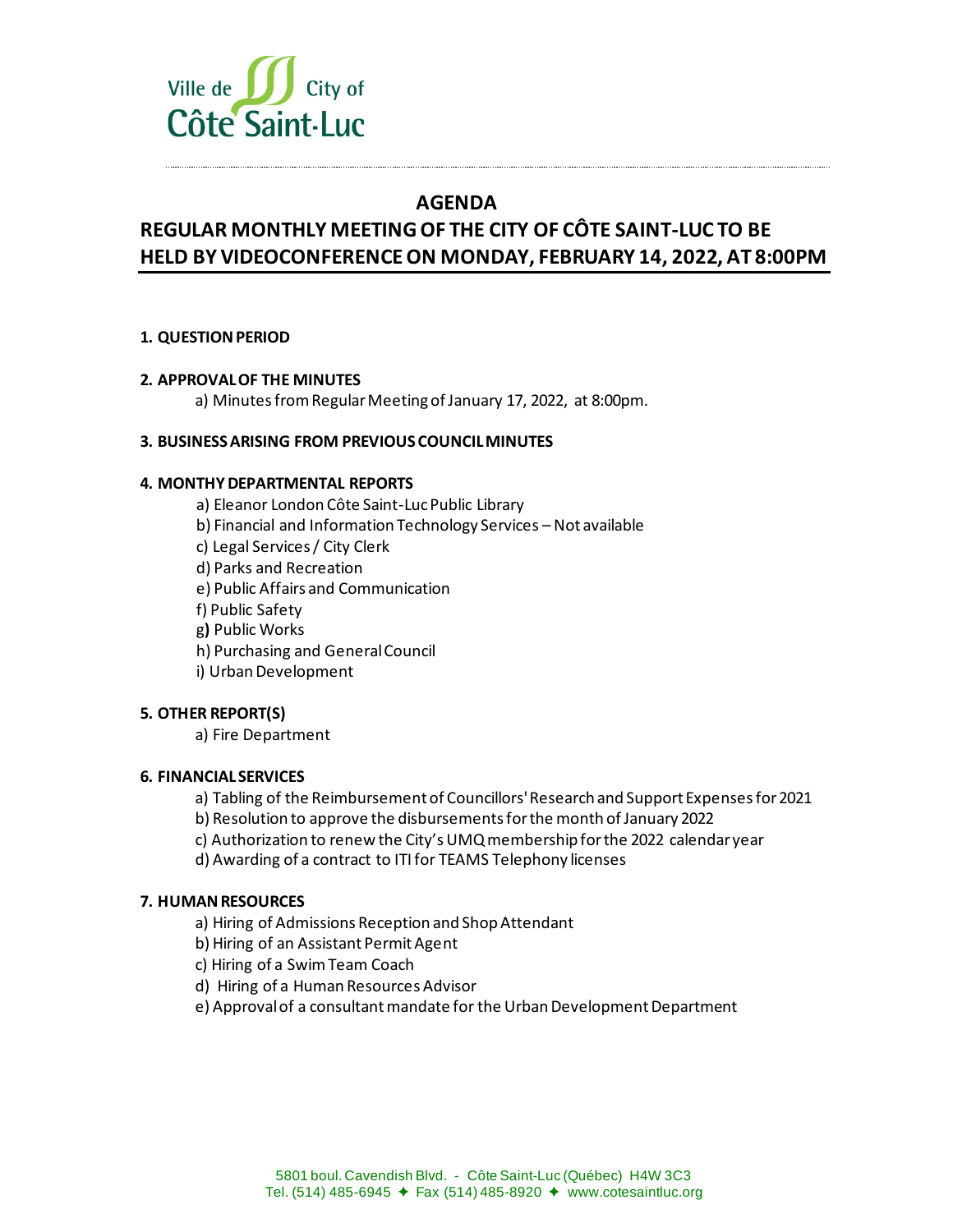

#### **8. GENERAL MANAGEMENT**

a) Motion to declare the month of May as Jewish Heritage Month b) Adoption of the Côte Saint-Luc 2020 Assessment of Measures and 2021 Action Plan for the Disabled Community

#### **9. LEGAL SERVICES / CITY CLERK**

a. Authorization of payment of insurance premiums and corresponding deductibles for the 2022 calendar year

b) Certificate of the City Clerk re results regarding the register for persons qualified to vote on loan by-law 2583 entitled: "By-Law 2583 authorizing a loan of \$882,000, including professional fees, for the purchase and installation of residential water meters at various locations in the territory of the City of Côte Saint-Luc

c) Certificate of the City Clerk re results regarding the register for persons qualified to vote on loan by-law 2585 entitled: "By-Law 2585 authorizing a loan of \$635,000, including professional fees, for the purchase and installation of LED streetlights at various locations, in the territory of the City of Côte Saint-Luc" - Tabling

d) Certificate of the City Clerk re results regarding the register for persons qualified to vote on loan by-law 2586 entitled: "By-Law 2586 authorizing a loan of \$210,000 for the purchase and planting of various trees within the territory of the City of Côte Saint-Luc" - Tabling

e) Certificate of the City Clerk re results regarding the register for persons qualified to vote on loan by-law 2587 entitled: "By-Law 2587 authorizing a loan of \$263,000, including professional fees, for facility upgrades at Trudeau and Yitzhak Rabin Parks in the territory of the City of Côte Saint-Luc" - Tabling

f) Certificate of the City Clerk re results regarding the register for persons qualified to vote on loan by-law 2588 entitled: "By-Law 2588 for the purchase and installation of an irrigation system at Trudeau Park and the application of the sum of \$186,000 taken from the balance available on By-Law 2480 in view of financing an expense of \$186,000"- Tabling

g) Certificate of the City Clerk re results regarding the register for persons qualified to vote on loan by-law 2589 entitled: "By-Law 2589 authorizing a loan of \$84,000, including professional fees, for the renovation of the building envelope at the Samuel Moskovitch Arena and Singerman Park Chalet" - Tabling

h) Certificate of the City Clerk re results regarding the register for persons qualified to vote on loan by-law 2590 entitled: "By-Law 2590 authorizing a loan of \$510,000, including professional fees, for repairs of the roof at the Aquatic and Community Centre Building situated at 5794 Parkhaven Avenue and reconstruction of Rooftop structures at City Hall, situated at 5801 Cavendish Boulevard" – Tabling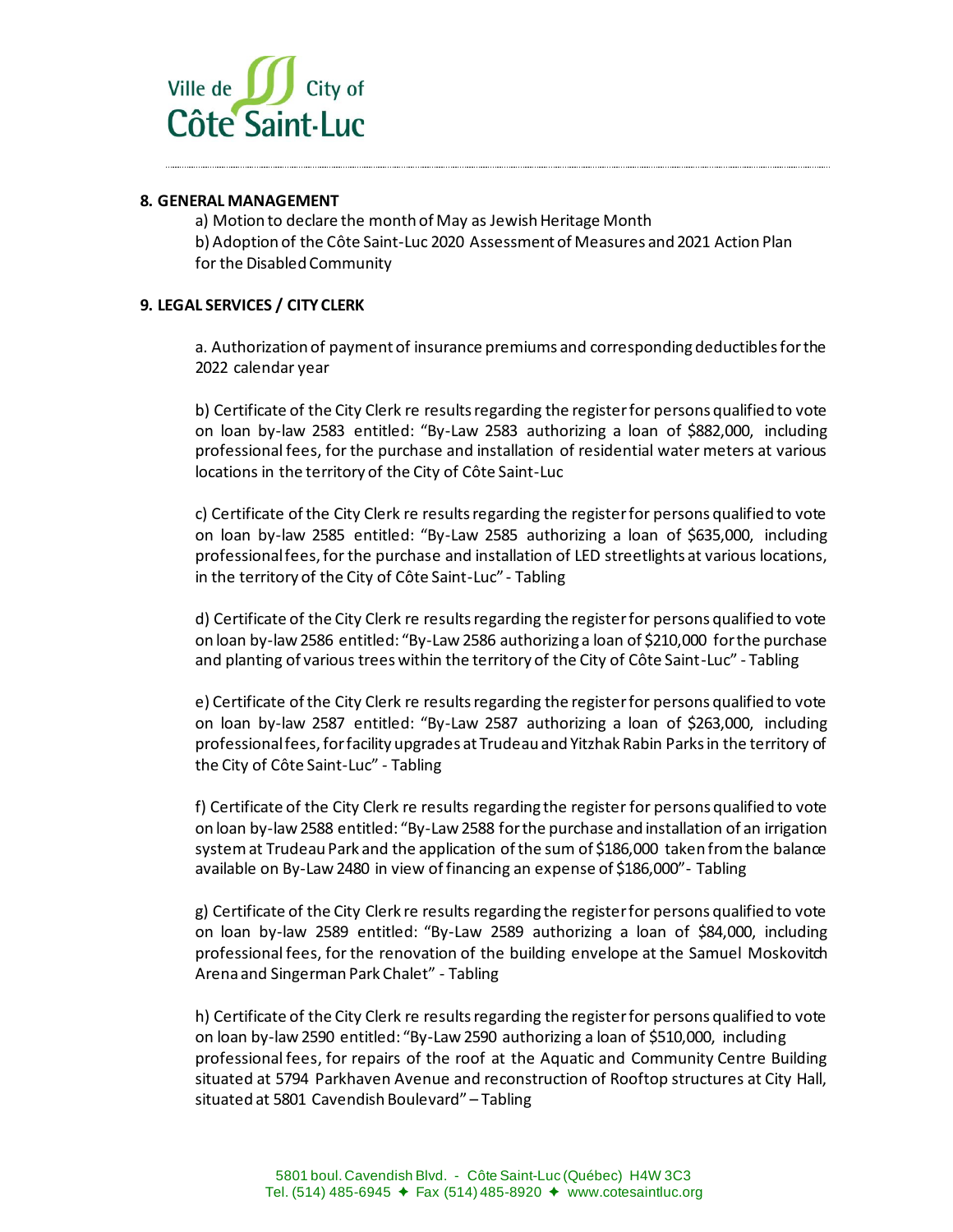

i) Certificate of the City Clerk re results regarding the register for persons qualified to vote on loan by-law 2591 entitled: "By-Law 2591 authorizing a loan of \$140,000 for the purchase of vehicles and equipment" – Tabling

j) Certificate of the City Clerk re results regarding the register for persons qualified to vote on loan by-law 2592 entitled: "By-Law 2592 authorizing a loan of \$530,000 for the purchase of heavy vehicles and heavy vehicle equipment" – Tabling

k) By-law 2595 concerning the sanitation and the maintenance of dwelling units

- o Notice of Motion;
- o Tabling of draft by-law

## **10. PURCHASING AND GENERAL COUNSEL**

a) By-law 2579 to be entitled "By-Law readopting By-Law 2572 adopting a code of ethics and good conduct for the elected municipal officers of the City of Côte Saint-Luc"

o Adoption

#### **11. URBAN DEVELOPMENT – ENGINEERING**

a) By-Law 2594 Entitled: "By-Law concerning the piping of drinking water, wastewater and storm water

o Adoption

b) Approval of Change Order pursuant to the professional services agreement with the Consultant CIMA+ concerning the road resurfacing on Smart and Emerson

c) Authorization to apply for a grant for the Installation of an EV Charging Station on Baily Road

#### **12. URBAN DEVELOPMENT – URBAN PLANNING**

a) By-Law 2593 entitled "Construction By-Law"

o Adoption

#### **12.1 Site Planning and Architectural Integration Programs (SPAIP)**

- a) 5614 Greenwood
- b) 5667 Edgemore
- c) 5800 Cavendish

#### **12.2 Minor Exemptions**

a) 5511 Smart